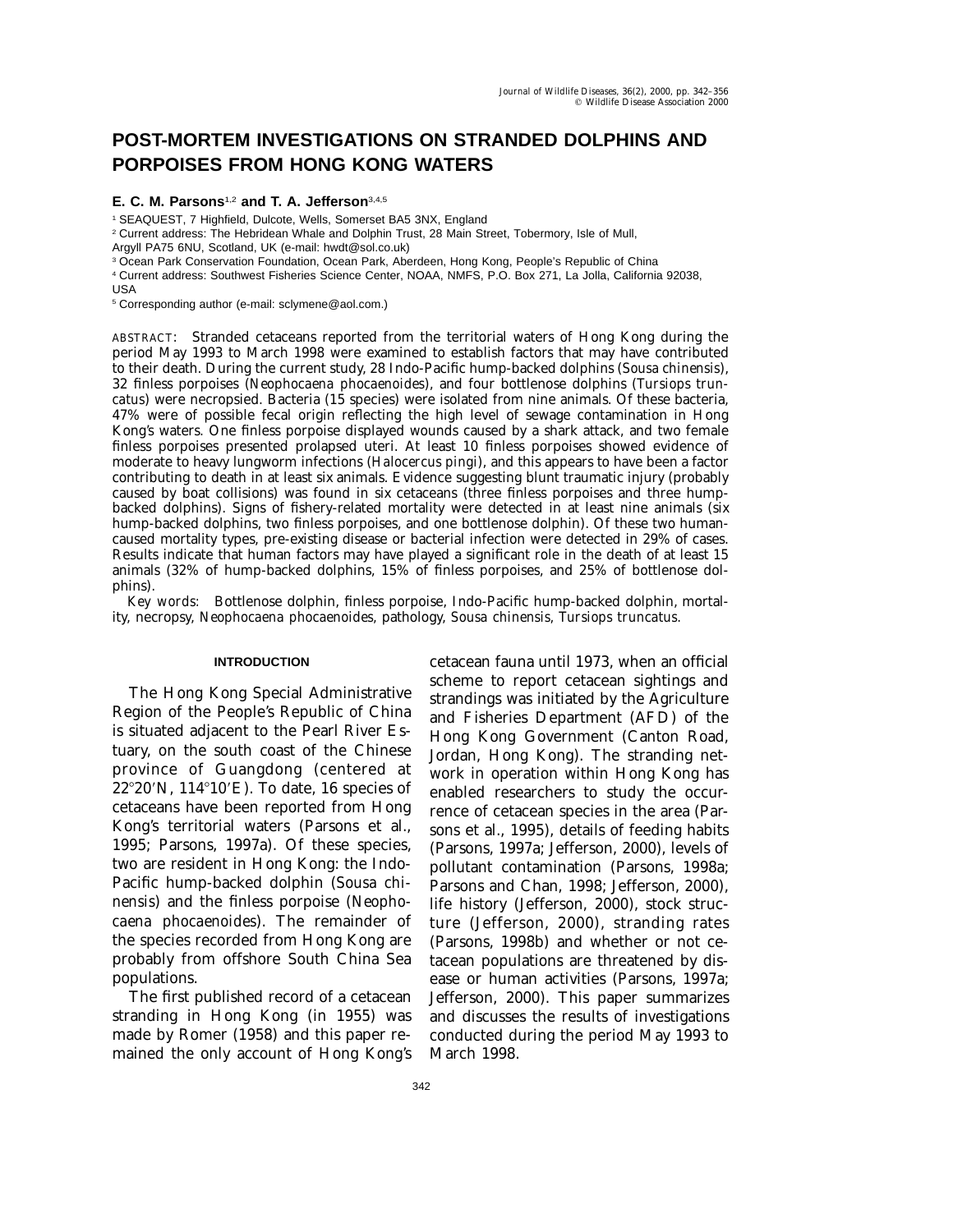#### **MATERIALS AND METHODS**

In 1993, a dedicated program was initiated through the AFD, to record and examine dead cetaceans found in Hong Kong. Stranding protocols were drafted and circulated to Government departments that were likely to come into contact with stranded cetaceans. Bilingual posters were produced and distributed to suitable locations. In 1996 and 1997, this program was strengthened and greater effort was made to solicit stranding reports from the public.

An attempt was made to investigate every stranding report received. Stranded animals were categorized, according to their level of decomposition, as live strandings (code 1), freshly-dead (code 2), moderately decomposed (code 3), very decomposed (code 4), and mummified or skeletal remains (code 5) (Geraci and Lounsbury, 1993). Most of the carcasses were too badly-decomposed for detailed pathological analysis (codes 4, 5 and some code 3—see Table 1). In addition, some logistical difficulties in retrieving carcasses were encountered, which sometimes precluded a thorough examination.

Necropsies of stranded cetaceans were undertaken largely according to the protocols and methodologies outlined by Geraci and Lounsbury (1993) and Jefferson et al. (1994). More detailed necropsies were performed in collaboration with veterinarians from Ocean Park (Aberdeen, Hong Kong) and the AFD (AFD Veterinary Laboratory, Tuen Mun, Hong Kong). Samples collected for histopathological analysis were preserved in 10% formalin or, when not available, in 90% ethyl alcohol solutions. Bacteriological samples were taken using standard techniques (Geraci and Lounsbury, 1993) and cultured upon blood agar, TCBS and MacConkey plates at the Ocean Park Veterinary Department. Histopathology samples were examined at the AFD Veterinary Laboratory. Culturing of bacteria was carried out during nine necropsies, including those of three hump-backed dolphins, four finless porpoises, and two bottlenose dolphins (*Tursiops truncatus*). Parasites were examined under an electron microscope and were identified by R. Overstreet (Gulf Coast Research Laboratory, Ocean Springs, Mississippi, USA). Representatives of collected parasites were archived at the Ocean Park Veterinary Department. Cetacean ages were estimated by decalcifying, sectioning, and staining teeth from the middle of the lower jaw, following the procedures outlined in Myrick et al. (1983) and Hohn and Lockyer (1995).

#### **RESULTS**

## **Gross pathology**

Sixty-four animals were examined and the findings from these necropsies are summarized in Table 1. Detailed findings from these examinations are discussed below.

## **Shark attack**

One finless porpoise examined in Hong Kong (stranded 12/04/97) presented gross pathology which was consistent with a shark attack. There was a semi-circular laceration on the dorsal surface of the animal. The flukes, the caudal vertebrae and all of the internal organs below the pyloric stomach, posterior to the semi-circular laceration, were missing. An approximately 30 cm section of the thoracic vertebrae was isolated by fracturing at either end. Subdermal bruising and blubber liquefaction was apparent around the edges of the dorsal wound, the edges of which were scalloped. In addition, there were several superficial dermal wounds with narrow, parallel lacerations.

#### **Uterine pathology**

Two finless porpoises stranded in early 1997 presented pathological findings suggestive of uterine prolapses (stranding dates 23/01/97 and 26/01/97). The dermis and organs of the former were very pale and some hemorrhagic fluid was present in the abdominal cavity. The uteri of both animals were enlarged, engorged with blood vessels and were protruding through the genital slit. Another female porpoise (stranded 8/03/96) was discovered with a swollen, partly extruded and necrotic uterus (4–5 cm thick), which contained a large number of cysts (5–15 mm in diameter), within which were an arthropod parasite.

#### **Boat strikes**

Between 1993 and 1998, three humpbacked dolphin and three finless porpoise carcasses presented wounds consistent with blunt traumatic injury, probably caused by boat collisions. The first dolphin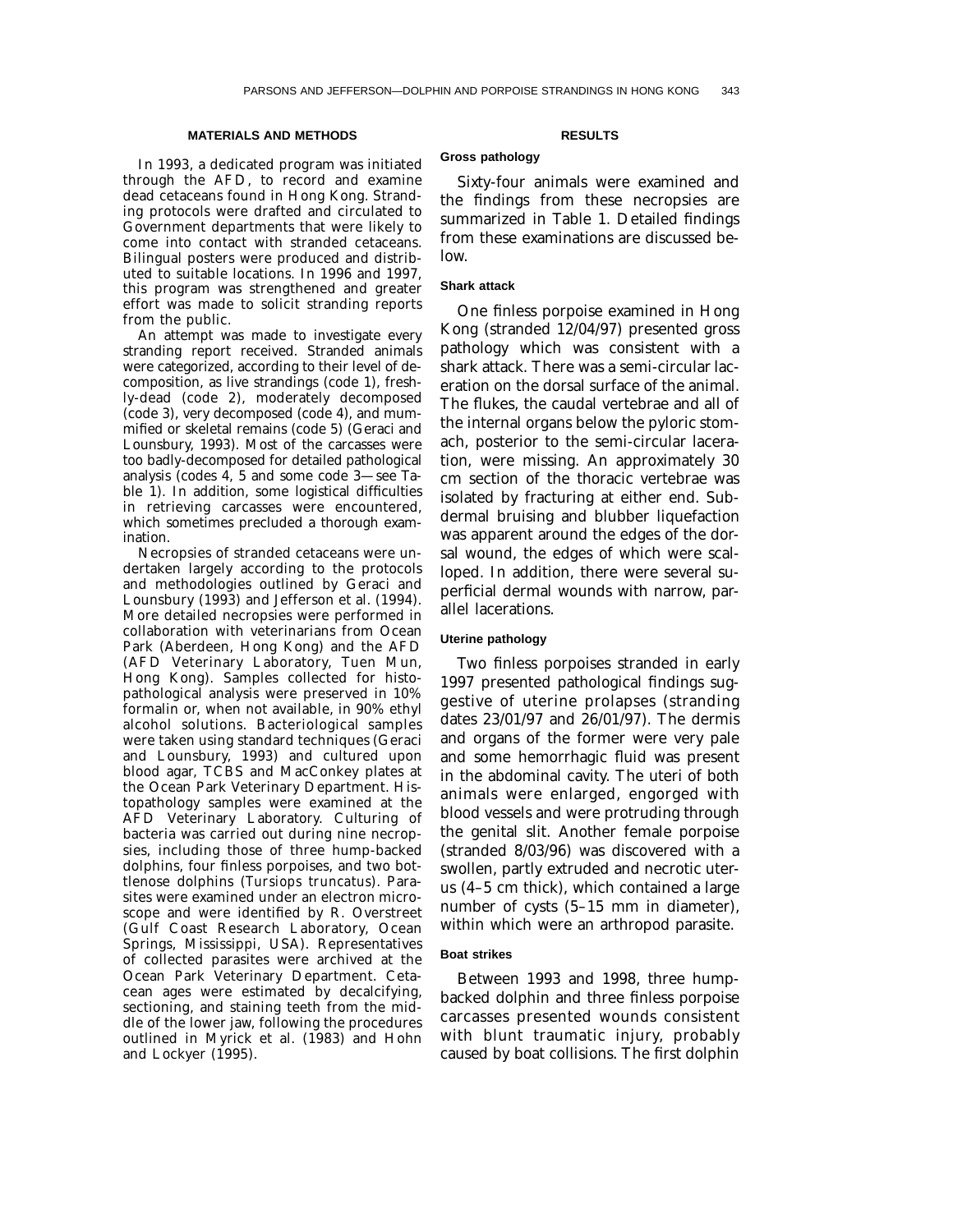| LABLE 1.<br>$.993 - 98$  |                   |                          |                       | Summary of the biological parameters, the main pathological findings, and the possible causes of death of cetaceans examined from Hong Kong waters, |                    |                           |
|--------------------------|-------------------|--------------------------|-----------------------|-----------------------------------------------------------------------------------------------------------------------------------------------------|--------------------|---------------------------|
| (DM/Y)<br>Date           | Code <sup>a</sup> | Length<br>$\binom{m}{n}$ | Ageb                  | Primary gross pathology                                                                                                                             | Halocer-<br>pingic | Diagnosed cause of death  |
| Sousa chinensis          |                   |                          |                       |                                                                                                                                                     |                    |                           |
| 25/5/93                  |                   | នី                       |                       | Square cut in abdomen.                                                                                                                              |                    | Fishery by-catch          |
| 27/1/94                  |                   | $\overline{14}$          |                       | Cranial bruising.                                                                                                                                   | $^{+}$             | Verminous pneumonia       |
| 12/6/94                  |                   | $\overline{8}$           |                       | Fins removed. Sediment in oesophagus.                                                                                                               |                    | Fishery by-catch          |
| 11/2/95                  |                   | 247                      |                       | No lesions apparent.                                                                                                                                |                    | Undetermined              |
| 2/4/95                   |                   | 234                      |                       | Multiple lacerations. Skull fractures.                                                                                                              |                    | Boat strike               |
| 4/5/95                   |                   | 210                      |                       | Deep, narrow, laceration through eye.                                                                                                               |                    | By-catch (stab wound)     |
| 28/5/95                  |                   | 205                      |                       | Lacerations probably from fishing net.                                                                                                              |                    | Probable fishery by-catch |
| 15/6/95                  |                   | $\frac{1}{2}$            |                       | Too decomposed for detailed examination.                                                                                                            |                    | Undetermined              |
| 2/9/95                   |                   | 189                      |                       | Too decomposed for detailed examination.                                                                                                            |                    | Undetermined              |
| 10/9/95                  |                   | 254                      |                       | Too decomposed for detailed examination.                                                                                                            |                    | Undetermined              |
| 24/5/96                  |                   | $\Xi$                    | $\triangledown$       | Too decomposed for detailed examination.                                                                                                            |                    | Undetermined              |
| 26/5/96                  |                   | 107                      | $\triangledown$       | Too decomposed for detailed examination.                                                                                                            |                    | Undetermined              |
| 31/5/96                  |                   | 207                      |                       | Rope marks. Regurgitated stomach contents. Fluid in lungs.                                                                                          |                    | Fishery by-catch          |
| 1/6/96                   |                   | c.165                    |                       | Too decomposed for detailed examination.                                                                                                            |                    | Undetermined              |
| 6/4/96                   |                   | 0.85                     |                       | Too decomposed for detailed examination.                                                                                                            |                    | Undetermined              |
| 6/6/96                   |                   | 223                      |                       | Too decomposed for detailed examination.                                                                                                            |                    | Undetermined              |
| 9/8/96                   |                   | 107                      |                       | Fractured ribs. Too decomposed for further examination.                                                                                             |                    | Undetermined              |
| 29/8/96                  |                   | 102                      |                       | No lesions apparent.                                                                                                                                |                    | Undetermined              |
| 31/8/96                  |                   | 105                      | $\triangledown$       | Too decomposed for detailed examination.                                                                                                            |                    | Undetermined              |
| 10/2/97                  |                   | 207                      |                       | Fractured skull. Long, shallow superficial laceration. Tumors.                                                                                      |                    | Possible boat strike      |
| 28/3/97                  | ∾                 |                          |                       | Decapitated. Extremely congested blood vessels                                                                                                      |                    | Boat strike               |
| 2/5/97                   |                   | 105                      | $\triangledown$       | No lesions apparent.                                                                                                                                |                    | Undetermined              |
| 31/5/97                  |                   | 117                      | $\triangledown$       | Too decomposed for detailed examination.                                                                                                            |                    | Undetermined              |
| 31/5/97                  |                   | 235                      | Ξ                     | Rope cuts on rostrum and dorsal fin. Foamy fluid in lungs.                                                                                          |                    | Fishery by-catch          |
| 5/7/97                   |                   | >85                      | $\triangledown$       | Too decomposed for detailed examination.                                                                                                            |                    | Undetermined              |
| 3/9/97                   |                   | 265                      | 33                    | Too decomposed for detailed examination.                                                                                                            |                    | Undetermined              |
| 10/9/97                  | ∾                 | 110                      | $\vec{\triangledown}$ | No lesions apparent.                                                                                                                                |                    | Undetermined              |
| 16/1/98                  |                   | 238                      | 22                    | Too decomposed for detailed examination.                                                                                                            |                    | Undetermined              |
| 28 specimens             |                   | $85 - 265$               | ကို                   |                                                                                                                                                     |                    |                           |
| Neophocaena phocaenoides |                   |                          |                       |                                                                                                                                                     |                    |                           |
| 5/6/93                   |                   | <sup>33</sup>            |                       | Too decomposed for detailed examination.                                                                                                            | $^{+}$             | Undetermined              |
| 22/12/93                 | + ໙               |                          | $\frac{1}{\sqrt{2}}$  | No lesions apparent.                                                                                                                                |                    | Undetermined              |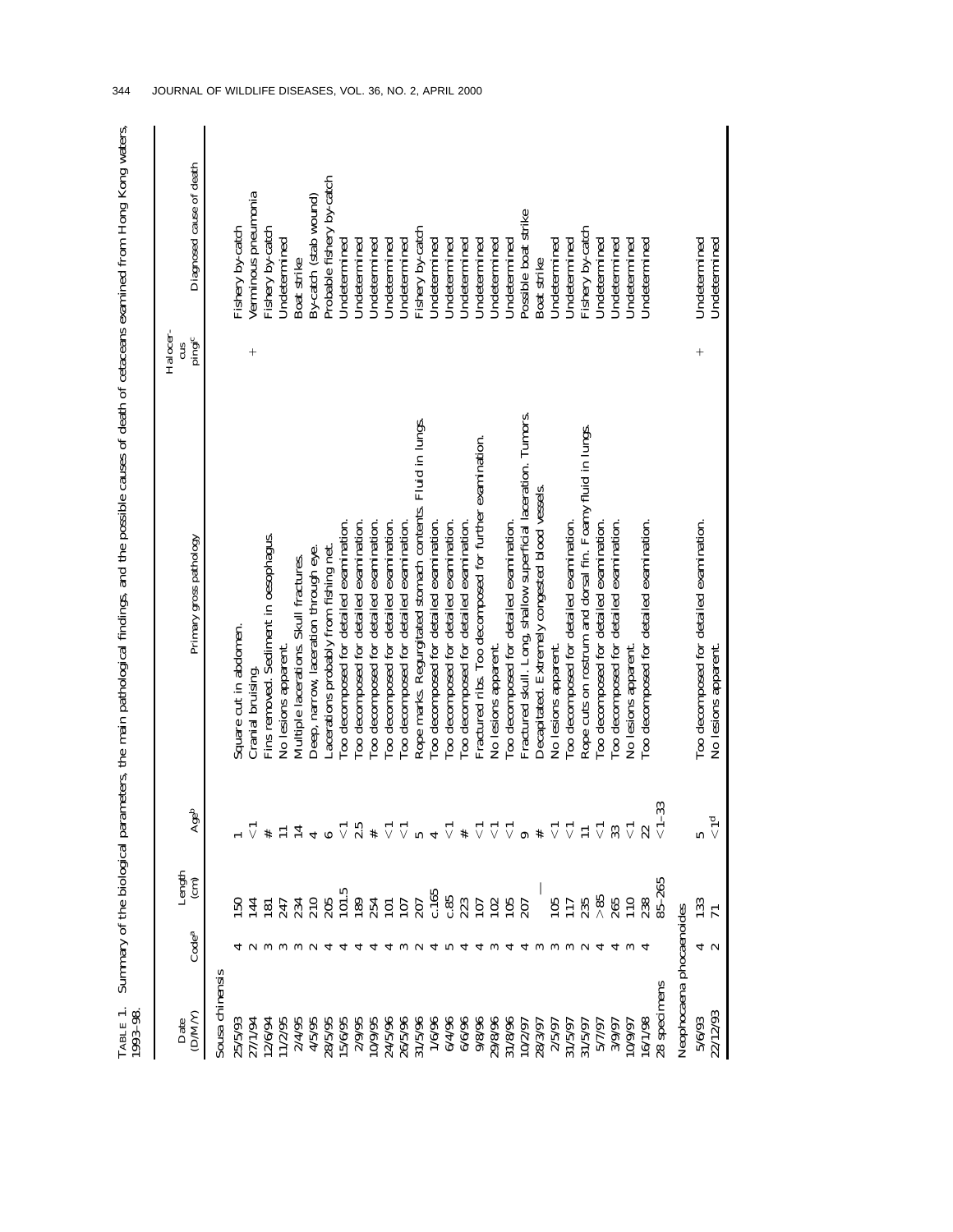| (DM/Y)<br>Date | Code <sup>a</sup>          | Length $\frac{1}{2}$ | Ageb                       | Halocer-<br>pingic<br>cπ<br>Primary gross pathology                           | Diagnosed cause of death     |
|----------------|----------------------------|----------------------|----------------------------|-------------------------------------------------------------------------------|------------------------------|
| 5/3/95         |                            | 04.5                 | 0.3                        | $+$<br>Heavy lungworm infection. Pneumonia.                                   | Verminous pneumonia          |
| 2/11/95        |                            |                      |                            | $+$<br>Heavy lungworm infection.                                              | Probable verminous pneumonia |
| 28/11/95       |                            |                      |                            | Too decomposed for detailed examination.                                      | Undetermined                 |
| 5/12/95        |                            |                      |                            | $+$<br>Diffuse pneumonia. Thymic involution. Moderate plasmacytosis and       | Verminous pneumonia          |
|                |                            |                      |                            | mild histiocytosis in lymph node.                                             |                              |
| 25/12/95       |                            |                      |                            | $^{+}$<br>Chronic cholitis and moderate gut-associated lymphoid hyperplasia.  | Undetermined                 |
|                |                            |                      |                            | Multifocal plasmacytosis and lymphoid exhaustion.                             |                              |
| 8/1/96         |                            |                      |                            | Too decomposed for detailed examination.                                      | Undetermined                 |
| 11/1/96        |                            | $\frac{8}{8}$        |                            | No lesions apparent.                                                          | Undetermined                 |
| 13/1/96        |                            | 150                  | $\frac{10}{13}$            | Too decomposed for detailed examination.                                      | Undetermined                 |
| 14/1/97        | $\alpha$ $\alpha$ $\alpha$ | 86                   | $\stackrel{\bullet}{\vee}$ | $+$<br>Lungworm infection.                                                    | Probable verminous pneumonia |
| 5/1/96         |                            | 87                   | $\overline{\vee}$          | $+$<br>Extensive bruising and hemorrhage at dorsal portion of head. Punc-     | Boat strike                  |
|                |                            |                      |                            | ture wound at umbilicus. Macerated liver.                                     |                              |
| 23/1/96        |                            | 67                   | $\tilde{\vec{v}}$          | Fractured spine. Macerated lung and liver.                                    | Boat strike                  |
| 8/3/96         |                            | 137                  |                            | $^{+}$<br>Open lesion in genital area. Uterus swollen & heavily infected with | Uterine infection            |
|                |                            |                      |                            | cysts. Stalked barnacles on flukes.                                           |                              |
| 9/3/96         |                            | $\overline{5}$       | $\vec{\triangledown}$      | Too decomposed for detailed examination.                                      | Undetermined                 |
| 12/3/96        |                            | $\frac{128}{89}$     |                            | Too decomposed for detailed examination.                                      | Undetermined                 |
| 17/3/96        |                            |                      |                            | Too decomposed for detailed examination.                                      | Undetermined                 |
| 25/4/96        |                            |                      | $\vec{\triangledown}$      | $+$<br>Lungworm infection. Pneumonia.                                         | Probable verminous pneumonia |
| 1/6/96         |                            |                      | 18                         | Too decomposed for detailed examination.                                      | Undetermined                 |
| 27/6/96        |                            | $\frac{170}{1437}$   |                            | Too decomposed for detailed examination.                                      | Undetermined                 |
| 23/7/96        |                            |                      |                            | Wound behind right eye.                                                       | Undetermined                 |
| 7/9/96         |                            |                      |                            | Too decomposed for detailed examination.                                      | Undetermined                 |
| 22/1/97        |                            |                      |                            | Prolapsed uterus.                                                             | Prolapsed uterus             |
| 26/1/97        |                            | 50                   |                            | Prolapsed uterus.                                                             | Prolapsed uterus             |
| 2/4/97         |                            |                      |                            | Flukes and lower body missing. Large semi-circular dorsal wound.              | Shark attack                 |
|                |                            |                      |                            | Rows of small superficial lacerations.                                        |                              |
| 5/8/97         |                            | 57                   |                            | Too decomposed for detailed examination.                                      | Undetermined                 |
| 0/9/97         |                            |                      |                            | Multiple lacerations. Tail severed.                                           | Possible boat strike         |
| 9/11/97        |                            |                      |                            | Too decomposed for detailed examination.                                      | Undetermined                 |
| 11/10/97       |                            |                      |                            | Net marks. Anoxia-induced changes in lung tissue.                             | Fishery by-catch             |
| 4/1/98         |                            | مبر                  |                            | No lesions apparent.                                                          | Undetermined                 |

| ï |  |
|---|--|
|   |  |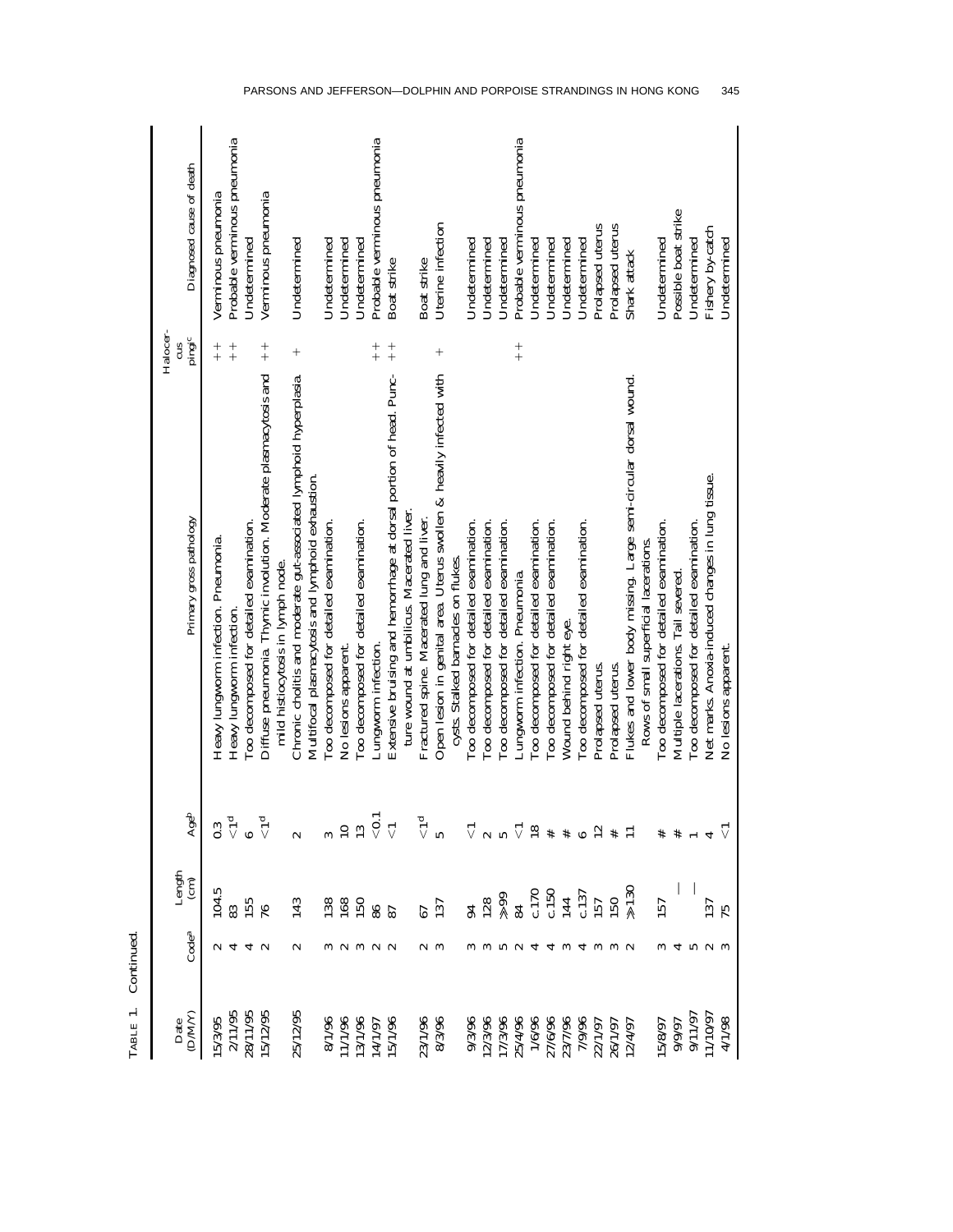| LABLE 1. Continued                |               |                                   |                |                                                                                                                                         |                                           |
|-----------------------------------|---------------|-----------------------------------|----------------|-----------------------------------------------------------------------------------------------------------------------------------------|-------------------------------------------|
| MWC<br>Date                       | $\rm{Code}^a$ | $L$ ength $\rm \frac{(cm)}{(cm)}$ | Ageb           | Halocer-<br>pingic<br>cus<br>Primary gross pathology                                                                                    | Diagnosed cause of death                  |
| 6/3/98<br>1/1/98                  |               | 58                                |                | Too decomposed for detailed examination.<br>Net cuts on fins. Foamy fluid in trachea.                                                   | Probably fishery by-catch<br>Undetermined |
| ursiops truncatus<br>32 specimens |               | $37 - 170$                        | $1 - 18$       |                                                                                                                                         |                                           |
| 25/11/94                          |               |                                   | $\frac{+}{30}$ | Too decomposed for detailed examination.                                                                                                | Undetermined                              |
| 4/12/94                           |               | 293<br>244<br>233.5               |                | Some inflammation of lymph tissue.                                                                                                      | Undetermined                              |
| 13/7/95                           |               |                                   | $4 - 5$        | Cysts in stomach wall. Regurgitated stomach contents. Net mark lac-<br>erations in dermis. Focal lymph node necrosis and neutrophillia. | Fishery by-catch                          |
| 2/5/97                            |               | 294                               |                | Too decomposed for detailed examination.                                                                                                | Undetermined                              |
| specimens                         |               | $233.5 - 294$                     | $4 - 30 +$     |                                                                                                                                         |                                           |
|                                   |               |                                   |                |                                                                                                                                         |                                           |

Code refers to decomposition code (Geraci and Lounsbury, 1983).

 Age is measured in growth layer groups (GLG's). One GLG is considered to be equal to one year of growth (Perrin and Myrick, 1980). The notation # means that no age data were available. available. a a

ು <del>ಪ</del>

 $c + =$  moderate lungworm infection;  $++ =$  heavy lungworm infection. Fetal folds and/or umbilical remnants still visible.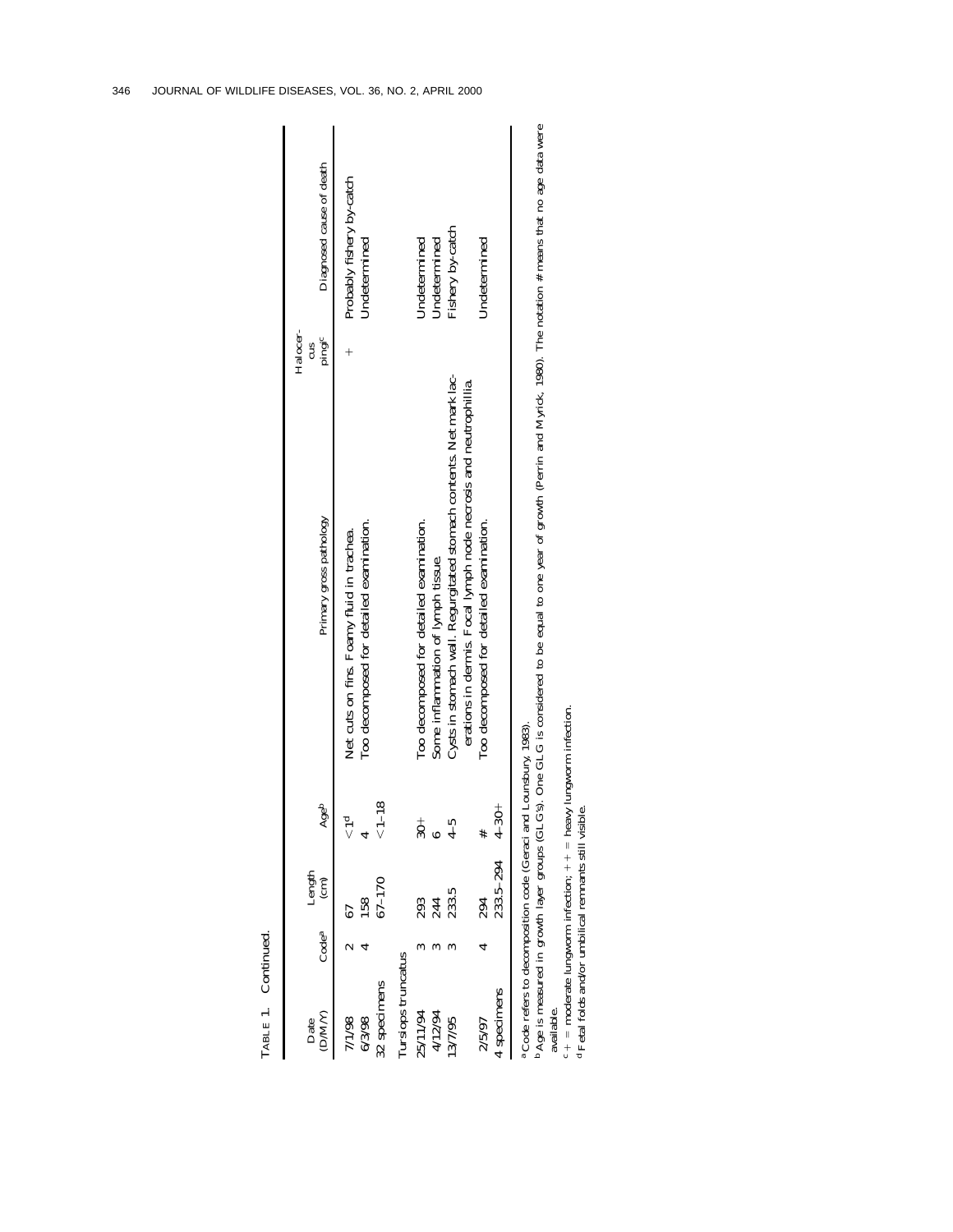

FIGURE 1. Evidence of vessel strikes on Hong Kong small cetaceans. (Top) An Indo-Pacific humpbacked dolphin (stranded 2/04/95) discovered at Chek Lap Kok, with lacerations consistent with cuts from a ship's propeller (Middle) A dead finless porpoise (stranded 15/01/96) with bruising and other pathology suggesting impact from a vessel's bow or keel (Scale bar  $= 0.1$  m). (Bottom) A live hump-backed dolphin (NL71) with evidence of propeller cuts on the back and dorsal fin.

(stranded 2/04/95) had suffered a severe blow mid-laterally, to the right side of the skull, resulting in multiple fractures of both the upper and lower jaws and the right side of the cranium. Several long, diagonal, slashes consistent with propeller wounds from a large vessel were located laterally on the right side of the body (Fig. 1). From the position of the wounds and the underlying hemorrhage it was considered that the boat collision had not happened post-mortem and was undoubtedly the cause of death.

A second hump-backed dolphin (stranded 10/02/97) presented a long, straight, dorsal wound, which was apparently caused by a long, narrow, blunt object, possibly the keel of a boat. There was a major skull fracture with cranial fragments found deep within the brain tissue. The

fracture was undoubtedly fatal. Internal organs were pale with hemorrhagic fluid found in the body cavity. The lungs were pale and emphysemic and the mesenteric lymph nodes were swollen and hemorrhagic. A chain of large nodular tumors were excised from the intestinal mesenteries. These tumors contained a yellow, slightly fibrous material. In addition, fresh rake marks were discovered on the tail stock of the animal.

The third dolphin (stranded 28/03/97) had been completely decapitated. The wound was not ragged, however, as would be expected if the head had been removed with a knife or similar implement. In addition, there was some fracturing of the post-cranial skeleton and extremely congested blood vessels were clearly visible in the flukes. The prognosis was that the animal had probably been decapitated by a vessel, possibly by one of the jetfoils which ply the waters between Hong Kong and Macau, adjacent to where the carcass was discovered. These vessels routinely travel at speeds of well over 40 km/hr.

Another hump-backed dolphin (stranded 27/01/94) was found to have bruising overlying the skull above the occipital region. This was possibly attributable to a traumatic injury, although there was no other observable gross pathology.

The first of the finless porpoises (stranded 15/01/96) displayed extensive bruising and subcutaneous hemorrhages on the dorsal portion of the head and thorax, extending from the level of the blowhole to the axilla of the left flipper and laterally to the mid-scapula region (Fig. 1). In addition, there was a discolored strip of blubber (measuring approximately 80 mm  $\times$ 10 mm) level with the umbilicus extending dorso-laterally, with a small puncture wound, approximately 15 mm in diameter, extending into the peritoneum near the umbilicus. The underlying left lobe of the liver was macerated and the peritoneum contained sanguineous fluid (ca. 25–30 ml). The animal probably suffered a lateral blow, possibly as the result of an impact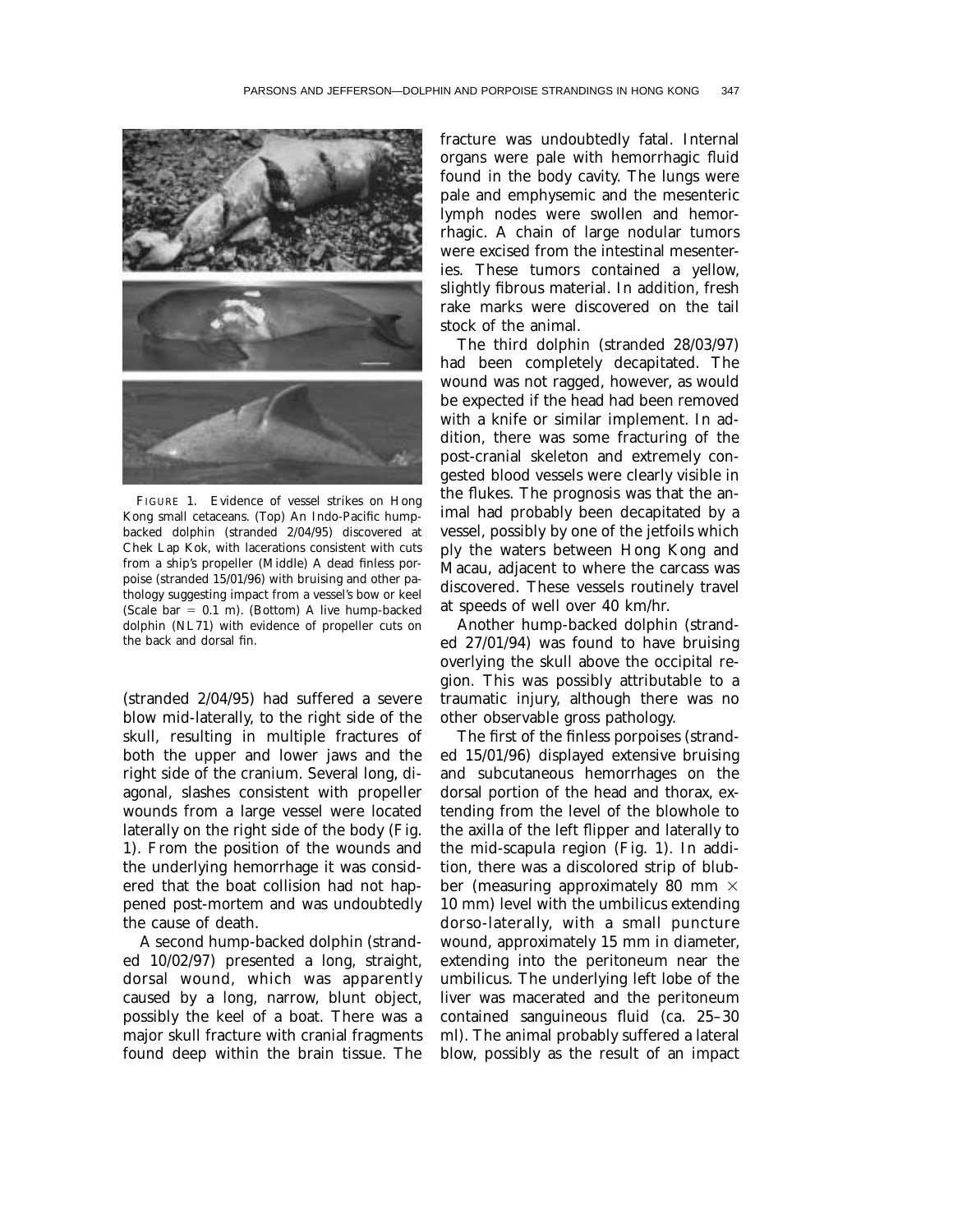from a boat. In addition, this animal had a heavy infection of nematodes (*Halocercus pingi*) with multiple abscesses in the caudal two-thirds of the lungs, with associated areas of atelectasis and emphysema (with nematodes extending into the airways, which contained a foamy exudate).

The second porpoise (stranded 23/01/ 96) was a young animal, still displaying obvious fetal folds. Externally, a deep crease was visible extending dorso-ventrally on the right side of the body. Below this crease there was extensive hemorrhaging, ribs 6 to 10 were fractured and the vertebral column was severed between vertebrae T8 and T9. Underlying this trauma, the internal organs were macerated and the caudal third of the right lung and the posterior tip of the left lung had been severed. Copious amounts of sanguineous fluid were present in the body cavity.

The third porpoise (stranded 9/09/97) was extremely decomposed and was discovered near a major ferry terminal, bearing straight lacerations suggestive of propeller wounds, and a severed tail stock. However, these may have been caused post-mortem.

#### **Fishery by-catch**

Eight of the examined cetaceans displayed wounds consistent with, or suggestive of fisheries by-catch, according to the criteria outlined by Kuiken (1996). One hump-backed dolphin (stranded 25/05/93), was found with a 30 cm  $\times$  30 cm opening cut into the abdomen. Pieces of fishing net were found entangled in the mesenteries. The dorsal fin and flippers of a second dolphin (stranded 12/06/94) had been cleanly sliced off. Moreover, the distal end of the esophagus contained sand and sediment, but there was little in the cranial part. The animal may have swallowed matter from the seabed prior to death, which would explain this ingested sediment. A further, decomposed, dolphin carcass (stranded 28/ 05/95), was discovered with monofilament netting wrapped around the flukes and tail



FIGURE 2. Evidence of fishery by-catch. (Top) A hump-backed dolphin (stranded 31/05/96) with net cuts on the rostrum (Scale bar  $= 1$  cm). (Middle) Healed net or rope scars at the bases of the flippers of the same animal (Scale bar  $= 5$  cm). (Bottom) A live hump-backed dolphin at sea, with a portion of net wrapped around the head.

stock and was, therefore, considered a possible by-catch.

There were two fresh stranded humpbacked dolphins that also presented gross pathology consistent with fisheries bycatch (stranding dates 31/05/96 and 31/05/ 97). There were straight lacerations on the flippers, rostrums, and dorsal fins of both animals (Fig. 2), which were indicative of net marks (Kuiken, 1996). In the first of these animals, impressions that resembled rope marks were also visible on the flukes and tail stock. The animal also possessed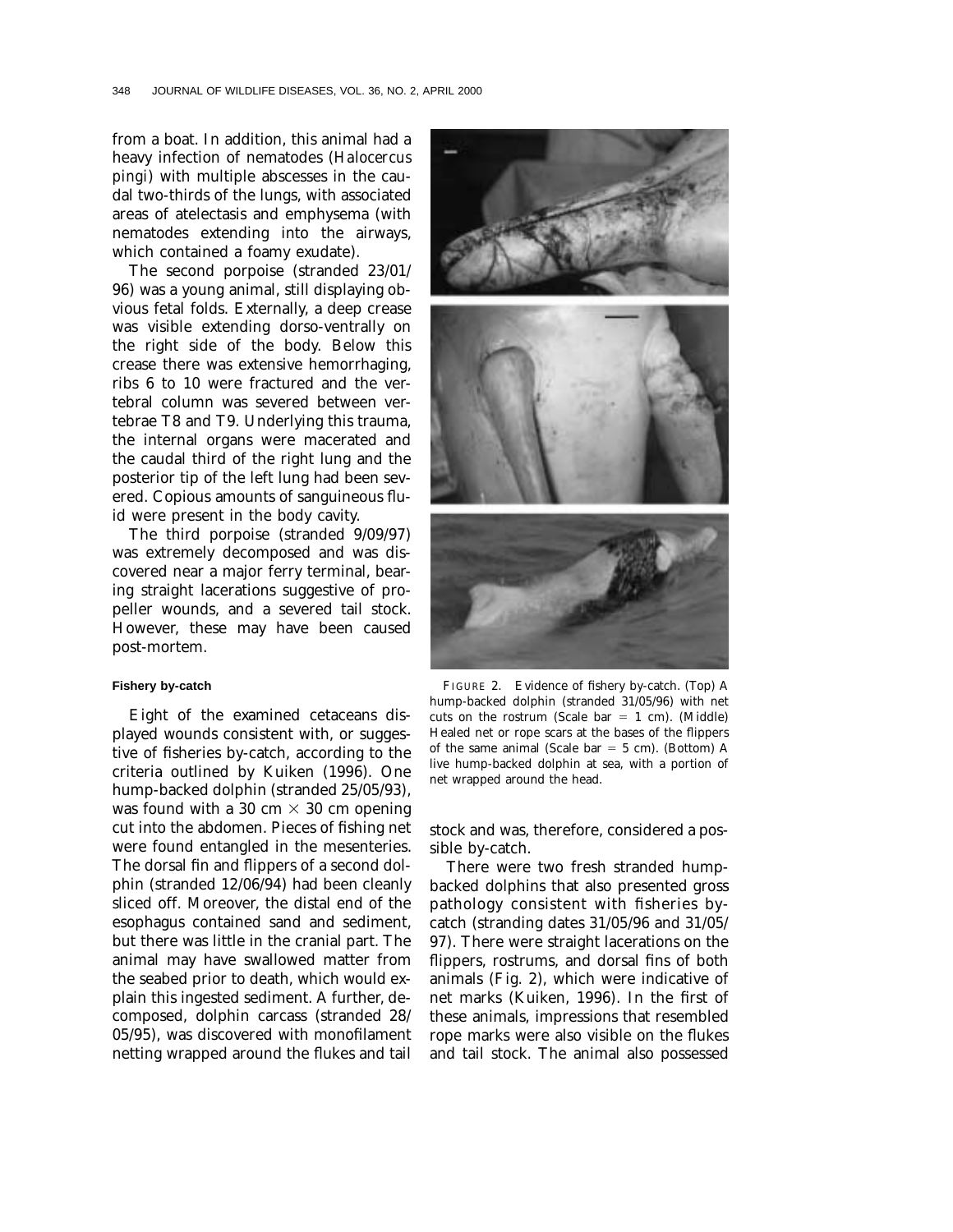healed rope scars around the bases of its flippers, suggestive of a previous non-fatal encounter with a net (Fig. 2). There was edema of the pericardium, with approximately 10 ml of fluid in the pericardial sac. Foamy fluid was found in the thoracic cavity, as well as in the lungs. This pathology was consistent with accidental by-catch (Kuiken, 1996). The more recent animal had quantities of foamy, blood-tinged exudate in the lungs, a symptom associated with by-catch induced hypoxia.

A finless porpoise caught in a pair trawl net (date: 11/10/97) displayed, not surprisingly, net-induced lacerations and lung pathology consistent with by-catch induced anoxia (Kuiken, 1996). Another finless porpoise, a neonate of 67 cm total length (stranded 7/01/98), had foamy fluid in the lungs and apparent cuts from a thinstranded net on the flukes.

One bottlenose dolphin stranded in Hong Kong (on 13/07/95) appeared to have been by-caught. The animal was found in Aberdeen Harbour, close to the Aberdeen wholesale fish market. Obvious 'criss-cross' wounds were visible on the tail stock, suggestive of net marks. Semi-digested stomach contents were found within the trachea, suggesting that the animal had regurgitated and aspirated stomach contents prior to death. On further examination, several cysts were discovered within the stomach wall, and the sphincter connecting the first and second stomach chambers appeared swollen and rigid. The volume of stomach contents was low  $\left( \langle 75 \rangle \right)$ cm3) and the second stomach chamber was empty.

## **Histopathology**

Tissues from four hump-backed dolphins, three finless porpoises, and two bottlenose dolphins were examined histologically. Foci of suppurative and necrotizing pneumonia were noted in lung samples from a hump-backed dolphin (stranded 27/01/94). One of these foci was associated with a nematode mass (*Halocercus pingi*). Moreover, some pinpoint hemorrhages were detected in the lung tissue. Eosinophils and macrophages were noted in surrounding air spaces, with occasional multinucleate cells. These macrophages were foamy and some contained eosinophillic granules in the cytoplasm. The lesions and cells detected could be attributable to the parasitic infection and verminous pneumonia was diagnosed to be the ultimate cause of death. In addition, there was hemorrhaging into the omentum around the spleen. The spleen itself contained well-developed follicles, but a high percentage of lymphocytes in these follicles had fragmented nuclei, suggesting cell death. The adrenal glands were hemorrhagic and the animal's mesenteric lymph nodes were enlarged. Good follicular development was noted in the lymph nodes, although there was some loss of cells within the germinal centers of the follicles. Cells in the germinal centers contained eosinophilic bodies and mitotic activity in these follicles was high. Within the medullary sinuses, there were numerous macrophages, with some containing a brown pigment (possibly hemosiderin). There also were some large cells resembling megakaryocytes, possible evidence of extra-medullary hematapoensis.

An examination of the liver, kidney, lung and some lymph nodes of a second humpbacked dolphin (stranded 4/05/95) revealed a slight increase in periportal fibrous tissue, and in some portal zones there was a subacute inflammatory response. In the liver, mild biliary stasis was present with lakes of bile between some hepatocytes. Sectioned lymph nodes were congested peripherally with the possibility of some hemorrhaging. Moreover, there were some megakaryocytes in the medulla, but there was no evidence of lymphoid depletion. This animal was thought to have been killed by a Hong Kong fisherman (see above); therefore, the pathological findings were probably not related to the cause of death.

Later in the same month, the lung, liver, kidney and gonadal tissues of a male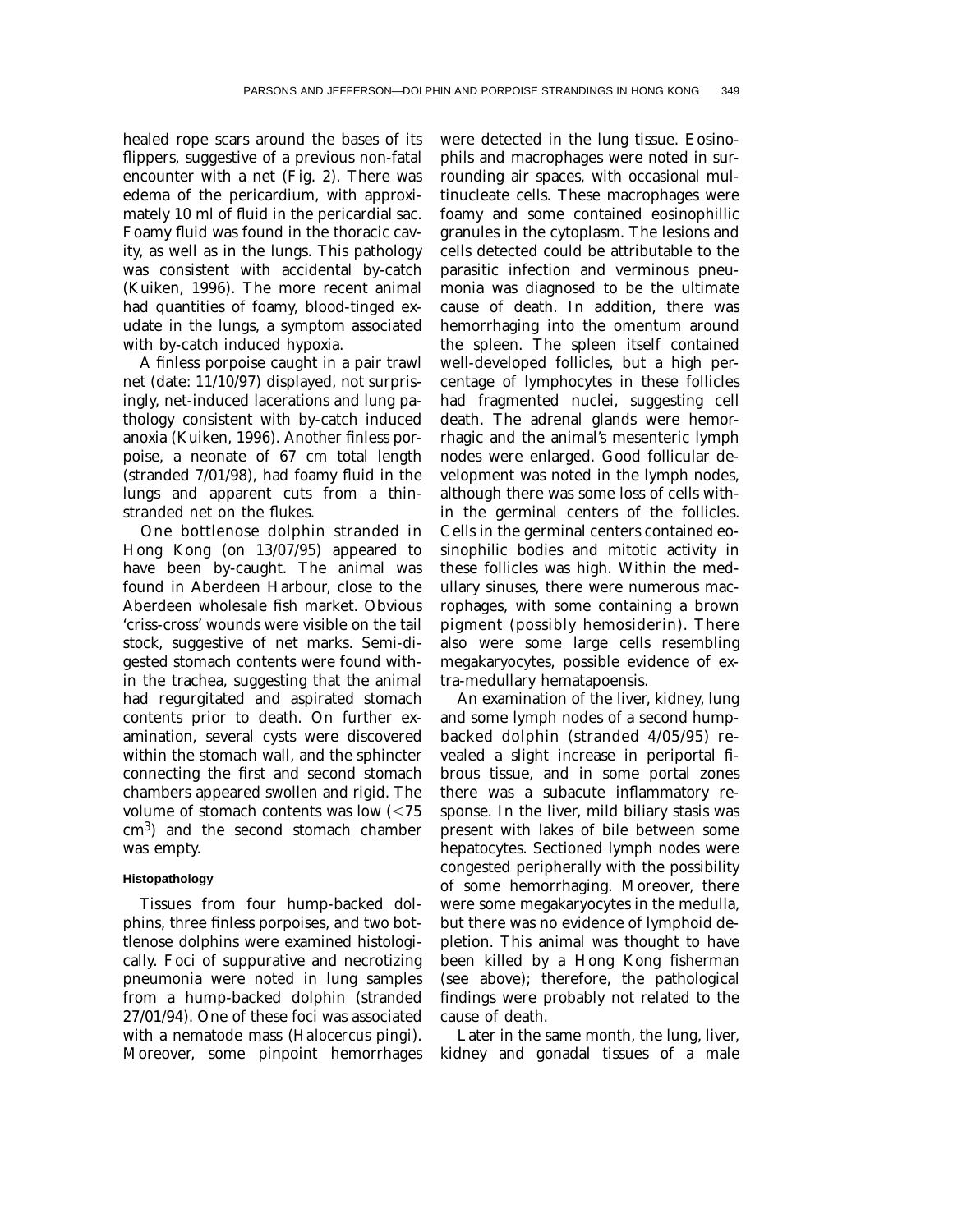hump-backed dolphin (stranded 28/05/95) were examined, revealing some goldenbrown pigment in the hepatocytes and renal tubular epithelium (this was not ironbased). In the testes, spermatogenesis was occurring, but few spermatids were present. The tissues of this animal were too badly decomposed to yield any further information. For the fourth hump-backed dolphin (stranded 15/06/95), lung, liver, and kidney tissues were examined, but the only detectable pathology was the presence of some cholestasis in the liver.

To date, histopathological samples have been examined from three finless porpoises. The histological results from one of these specimens is presented in detail in Parsons et al. (1999). In this study, a neonate porpoise (stranded 15/12/95), displayed lesions associated with verminous (*Halocercus pingi*) bronchopneumonia, with moderate multifocal plasmacytosis and mild multifocal histiocytosis in lymph node tissue, as well as thymic lymphoid hypoplasia.

A second neonate porpoise (stranded 15/03/95) also was examined. From this specimen, samples were collected from the lung, liver, kidney, pancreas, duodenum, testis, and lymph nodes. The latter were large, with a well-developed paracortical area and no evidence of lymphoid depletion. There was mild fat necrosis around the pancreas, but no inflammation within the organ itself; therefore, these lesions were not considered to be significant as the cause of death, but they are of interest. Within the lungs, several lesions were detected. There was evidence of severe verminous pneumonia, with granulomatous foci containing parasites (*H. pingi*). There were many macrophages in the surrounding alveoli and verminous pneumonia was probably the ultimate cause of death.

A third porpoise (stranded 25/12/95), displayed chronic, multifocal colitis. There was moderate hyperplasia of gut-associated lymphoid tissue, with lymphocyte extension and infiltration into the submucosa

and along the lamina propria. The lymphoid changes had resulted in glandular disruption and displacement. A sectioned lymph node displayed reactive changes, including plasmacytosis and enlarged and increased numbers of germinal follicles. These germinal follicles exhibited lymphoid depletion, presumably the result of chronic disease. The lungs of the animal contained the nematode *H. pingi.* No lesions were detected in pancreas, spleen, kidney, or stomach tissues. In summary, the pathological changes could have been the result of a chronic parasitic infection and/or inflammatory bowel disease.

Although, as can be seen from the above, finless porpoises frequently possess widespread infections of the lungworm *Halocercus pingi* (Table 1), this nematode was only found in one hump-backed dolphin (Table 1). In both the finless porpoises and the hump-backed dolphins the nematodes were typically found within lesions and abscesses or granulomata accompanied by a either a foamy or catarrhal exudate in the airways and suppurative and/ or necrotizing pneumonia.

In addition to the two resident species, histopathology samples were taken from two bottlenose dolphins. The lymph nodes of the first animal (stranded 4/12/94) were slightly enlarged and erosions were detected in the mucosa and the cranial portion of the duodenum, but no other pathology was apparent. The testes were undergoing active spermatogenesis. One sample of lymphoid tissue from the second bottlenose dolphin (stranded 13/07/95) showed an increased number of neutrophils within the sinuses and there appeared to be some foci of necrosis and inflammation of lymphoid tissue, possibly from an acute infection. No other lesions were discernible.

#### **Bacteriology**

Bacterial samples were taken and cultured from three hump-backed dolphins, four finless porpoises and two bottlenose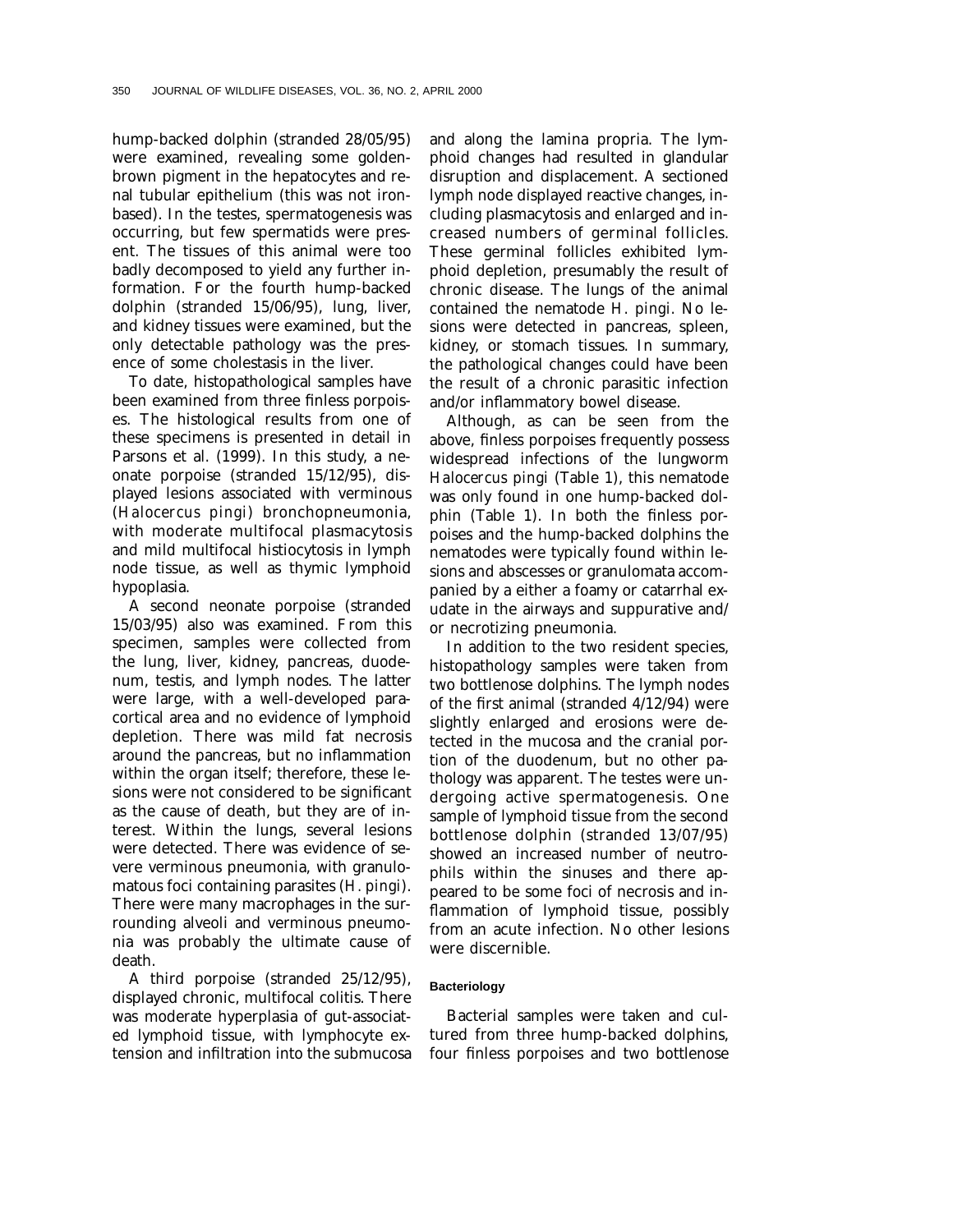| Cetacean                                    | <b>Bacteria</b>                                                                                                                                                                                                                                                                                                                                                                                           | Tissue infected                                                                                                                                                                                                                                                                                    |
|---------------------------------------------|-----------------------------------------------------------------------------------------------------------------------------------------------------------------------------------------------------------------------------------------------------------------------------------------------------------------------------------------------------------------------------------------------------------|----------------------------------------------------------------------------------------------------------------------------------------------------------------------------------------------------------------------------------------------------------------------------------------------------|
| Sousa chinensis<br>Neophocaena phocaenoides | Clostridium sp. <sup>ab</sup><br>$Edward$ siella tarda $c$<br>Streptococcus faecium <sup>ab</sup><br>Vibrio alginolyticus <sup>d</sup><br>Vibrio cholera <sup>ab</sup><br>Vibrio damsela <sup>b</sup><br>Fecal coliforms <sup>ab</sup><br>$G-rods^b$<br>$G+rods^b$<br>$G+coci^b$<br>Citrobacter freunditah<br>Escherichia coliaei<br>Klebsiella oxytoca <sup>ah</sup><br>Listonella damsela <sup>fh</sup> | Lung, liver, lymph nodes<br>Lung, liver, lymph nodes, spleen<br>Lung, liver, lymph nodes<br>Lung, liver<br>Lung, liver, lymph nodes<br>Lung, liver, lymph nodes<br>Lung, liver, lymph nodes<br>Lung<br>Lung<br>Lung<br>Heart blood, lung<br>Lung, colon<br>Heart blood<br>Heart blood, lung, liver |
| Tursiops truncatus                          | Proteus mirabilisai<br>Schewanella putrifaciensefi<br>Vibrio alginolyticusethi<br>Vibrio parahaemolyticuse<br>Vibrio vulnificus <sup>eg</sup><br>Edwardsiella tarda<br>Proteus mirabilis <sup>ak</sup>                                                                                                                                                                                                    | Lung<br>Lung, ileum<br>Heart blood, lung, liver, colon<br>Lung, 2nd stomach, ileum, colon<br>Lung, 2nd stomach, pericardial and peritoneal<br>fluid<br>Lymph node<br>Lung, liver                                                                                                                   |

TABLE 2. Summary of bacteria cultured from cetaceans examined from Hong Kong waters.

<sup>a</sup> Sewage-borne bacteria (Olivieri, 1982).

Date of stranding of sampled animal:  $b$  27/01/94;  $c$  31/05/96; d 28/03/97; e 15/12/95; f 25/12/95; f 15/01/96; h12/04/97; i 13/ 08/97; <sup>j</sup> 25/11/94; k4/12/94.

dolphins. The bacteria species identified from these cultures are listed in Table 2.

#### **DISCUSSION**

#### **Shark attack**

Predatory sharks appear to migrate seasonally into eastern Hong Kong waters, notably around Sai Kung, during the summer months, where they have been deemed to be responsible for several attacks on human swimmers (Morton, 1994). There are several species of large, predatory sharks whose theoretical range would include Hong Kong. They are, predominantly, the great white shark (*Carcharodon carcharias*), the bull (or Zambezi) shark (*Carcharinus leucas*) and the tiger shark (*Galeocerdo cuvieri*).

Tiger sharks are a potential predator of hump-backed dolphins in Moreton Bay, Australia (Corkeron, 1990) and bull sharks are a likely candidate for the source of many shark attacks on hump-backed dolphins in South Africa (Cockcroft, 1991).

Both tiger and bull sharks (and related species) have been recorded from Hong Kong and, although great white sharks have not, as yet, been recorded from these waters, their presence would not be surprising. From the shape and depth of the tooth incisions, the shark that attacked the porpoise reported here, had wide, thin, triangular-shaped teeth and was, therefore, probably a large carcharinid such as *C. carcharias.* White sharks have been known to feed on finless porpoise in Japanese waters (Kasuya, 1999).

#### **Carcinomas**

One necropsied hump-backed dolphin (stranded 10/02/97) was found to have a tumor, which was associated with the intestinal tract. Due to the rarity of tumors reported in cetaceans, this case is worth further discussion. Beluga whales (*Delphinapterus leucas*) in the St. Lawrence estuary have been reported to have a high prevalence of adenocarcinomas of the gas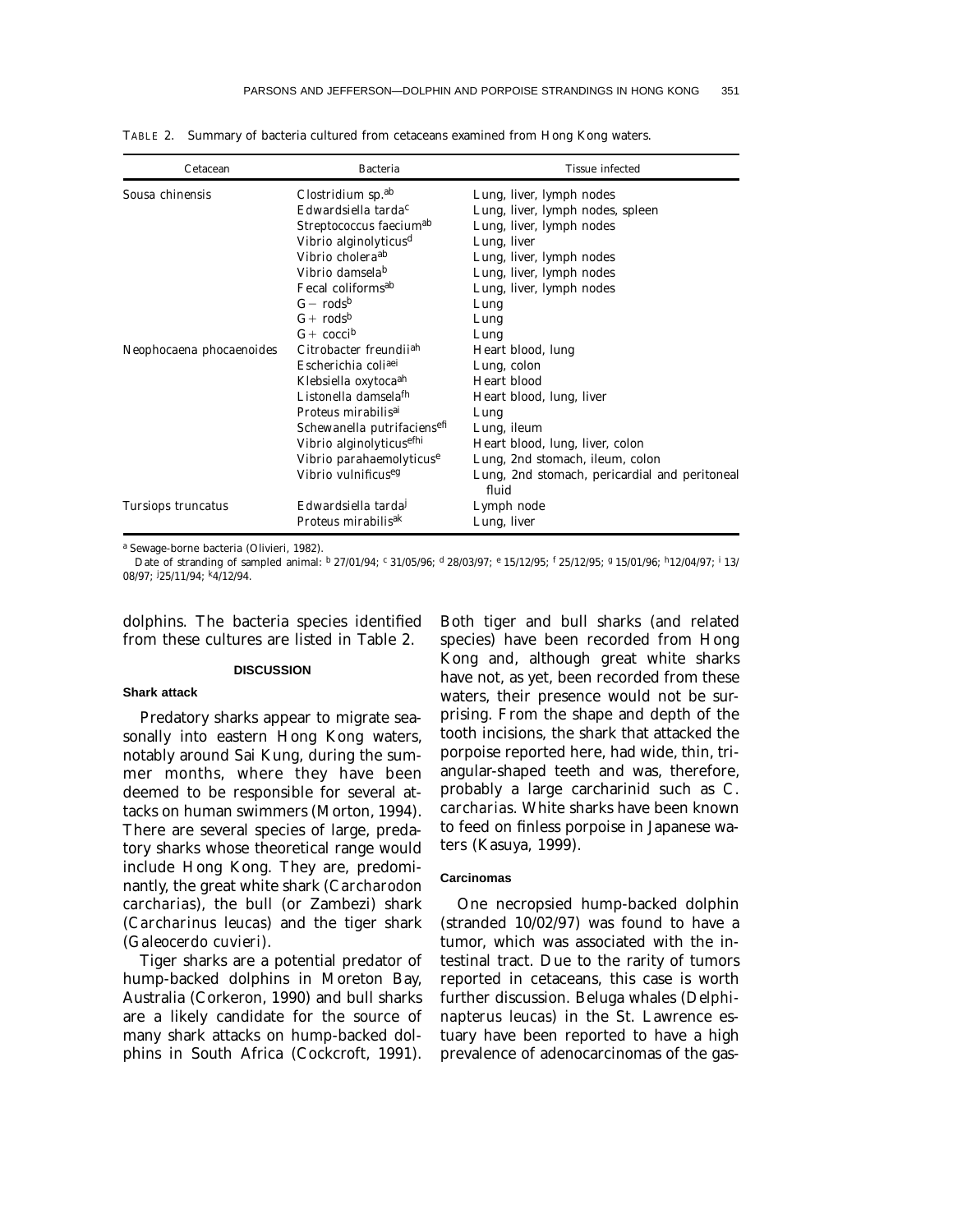trointestinal tract, which has been suggested to be the result of ingesting contaminated sediments while feeding on demersal prey species (Martineau et al., 1999). Hump-backed dolphins in Hong Kong are also known to consume demersal prey species (Parsons, 1997a; Jefferson, 2000), which are not only contaminated by carcinogenic contaminants, but also inhabit contaminated seabed sediments (Parsons, 1998a). The consumption of contaminated seabed sediment and prey species may, therefore, have been a contributing factor to the tumor described in the necropsied hump-backed dolphin. The prevalence of tumors and contaminant-associated pathologies in the intestinal tracts of Hong Kong's cetaceans warrants further investigation.

## **Boat strikes**

Hong Kong is one of the busiest ports in the world. In 1994, over 432,481 oceanic and river-going vessels traveled through Hong Kong's waters (Howlett, 1996). The area of greatest hump-backed dolphin abundance also contains the Urmston Road shipping channel and approximately 30 high-speed and hydrofoil ferries pass through this area daily (Leatherwood and Jefferson, 1997). In addition to these, up to 200 vessels may be present in the area between Chek Lap Kok, Castle Peak and Sha Chau, the area of greatest hump-backed dolphin density (Jefferson, 2000). Also, a major ferry lane between Hong Kong and Macau runs through important finless porpoise habitat south of Lantau Island (Jefferson and Braulik, 1999). Therefore, it is not surprising that boats collide with local cetaceans. Several (6 of 174) live dolphins (Jefferson, 2000) bear scars apparently caused by propellers (Fig. 1), in addition to the cases documented in this paper.

Mortality as the result of collisions with shipping is a significant cause of mortality to several populations of cetaceans, notably North Atlantic right whales (*Eubalaena glacialis*) (Kraus, 1990; Kenney, 1993) and as noted in this study, it is also an issue in Hong Kong. Unfortunately, the volume of shipping traffic in Hong Kong will increase in the next few years, as there are plans for a new river trade terminal, container terminal, and a new shipping channel in waters inhabited by dolphins and porpoises.

## **Fishery by-catch**

Eight specimens, when examined for gross pathology, exhibited lesions associated with fishery by-catch. In addition, researchers received a photograph of, but did not manage to recover, a hump-backed dolphin (reported 11/02/95) wrapped in a thick-stranded net, possibly a trawl net. Fishermen also may have been involved in the death of another hump-backed dolphin (stranded 4/05/95), a young animal with a relatively clean stab wound to its left eye. Fluid also was present within the lungs and air passages, but no obvious net marks were observed. Subsequent information obtained by AFD field officers suggested that the carcass had been dumped from a fishing vessel near Lantau Island.

In addition to the above, there also is evidence of non-fatal net entanglement in Hong Kong hump-backed dolphins, as several live dolphins display net scars (6 of 174; Jefferson, 2000), and in one case, an animal was seen still enshrouded by netting (Fig. 2). Fishing effort within Hong Kong's inshore waters is considerable. According to the AFD's 1994 fishing vessel census, the Hong Kong fishing fleet numbers more than 4,800 vessels, consisting of pair trawlers, stern and shrimp trawlers, longliners, gillnetters and purse-seiners. Inshore fisheries net over 24,000 tons of fish annually within an area of only 1,827 km<sup>2</sup>. There is, therefore, a high density of fishing gear, within which cetaceans could become entangled. The situation may be exacerbated by the fact that local humpbacked dolphins are frequently observed following fishing trawlers, presumably catching fish stirred up by the nets (Parsons, 1998c; Jefferson, 2000).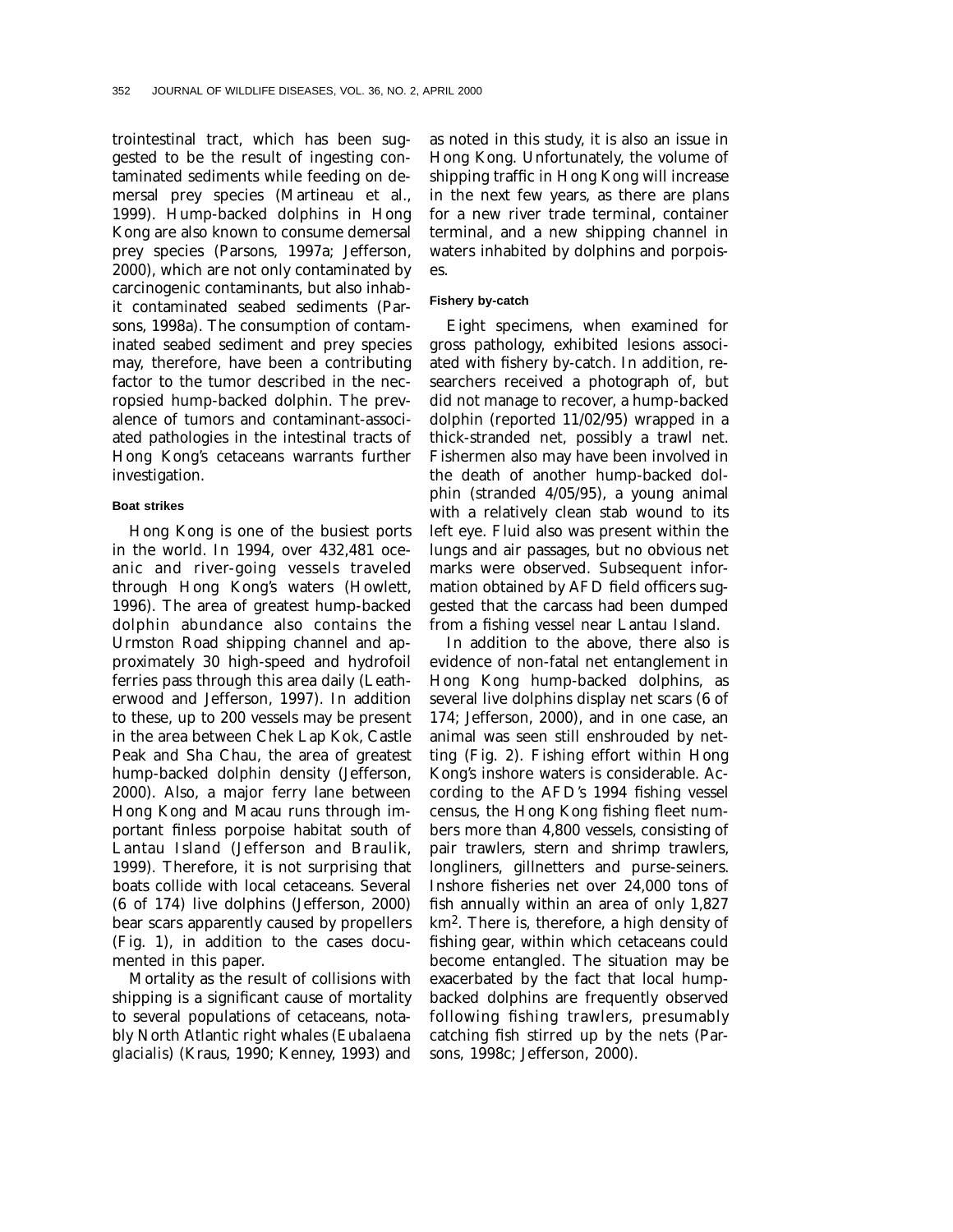## **Parasitology**

Infections of the nematode *Halocercus pingi* were present in the lung tissue of one hump-backed dolphin and 10 finless porpoises (Table 1). Of the latter, infection was severe in six cases (Table 1). Verminous pneumonia resulting from these infections was deemed to the most likely cause of death in the above hump-backed dolphin and five of the finless porpoises, due to the severity of the cases (Table 1). The presence of *H. pingi* in neonatal finless porpoises suggests that the nematode may be transferred pre-partum (Parsons et al., 1999). Moreover, finless porpoises have been demonstrated to possess high body burdens of immune-suppressing contaminants which may increase the susceptibility of this species to parasitic infection (Parsons and Chan, 1998). Parasite-induced mortality and morbidity and the factors which may exacerbate infection, particularly in neonatal animals, merit further investigation.

## **Bacteriology**

Bacterial infections are a leading cause of death in marine mammals (Howard et al., 1983). Many bacterial infections are, however, secondary to conditions resulting from viral and parasitic infections, or trauma (Haebler and Moeller, 1993). In the animals sampled, at least two died as the result of fisheries by-catch and the bacteria discovered were not the ultimate cause of death, but rather incidental infections. However, the bacteria may have led to the debilitation of the animals and reduced their ability to avoid entanglement in fishing gear.

Most of the bacterial species cultured from Hong Kong cetacean strandings (Table 2) have been described in cetacean populations from other regions of the world, notably the predominance of *Vibrio* spp. (Buck et al., 1991). *Vibrio* spp. have been reported to be the cause of mortality and morbidity in several species of dolphin (Tangredi and Medway, 1980; Schroeder et al., 1985; Fujioka et al., 1988), although

*Vibrio* spp. also have been cultured from both seawater and apparently healthy animals (Buck and Spotte, 1986). Thus, the presence of these bacteria do not necessarily imply a pathogenic infection.

Hong Kong's small cetaceans live in heavily polluted waters. Over 12,000 sewage outfalls drain into the area of highest hump-backed dolphin abundance. Over 2 million tons of largely untreated sewage water are pumped into Hong Kong's 1,827 km2 of territorial waters daily, and currently only 25% of this sewage is treated (Environmental Protection Department, 1996). This sewage water contains the fecal waste from over 750,000 pigs, 7.5 million poultry, and 6.1 million people (Morton, 1989; Chan and Yung, 1995).

Several of the species of bacteria cultured can be carried in sewage wastes, such as *Escherichia coli, Streptococcus faecium,* and *Vibrio cholera.* Therefore, sewage may be the source of these infections. Sewage-borne bacteria could be transferred to marine mammals through the ingestion of contaminated fish (Smith and Boyt, 1990) and water, or through wounds (Buck and Shepard, 1987). To give an example of the degree of bacterial contamination in the waters inhabited by Hong Kong's small cetaceans, fecal coliform concentrations in the waters to the north of Lantau Island can exceed 21,000 coliforms/100 ml (Parsons, 1997b). Because of this, it should be borne in mind that some of the bacteria cultured may not be indicative of infection, but rather of seawater contamination.

High levels of organochlorine pollutants have been found in the tissues of Hong Kong's cetaceans (Parsons and Chan, 1998; Jefferson, 2000), and as this class of chemical can cause immunosuppression, with an increased vulnerability to bacterial infections (Smith et al., 1978; Thomas and Hinsdill, 1978), the degree of bacterial contamination in Hong Kong waters is a cause for concern.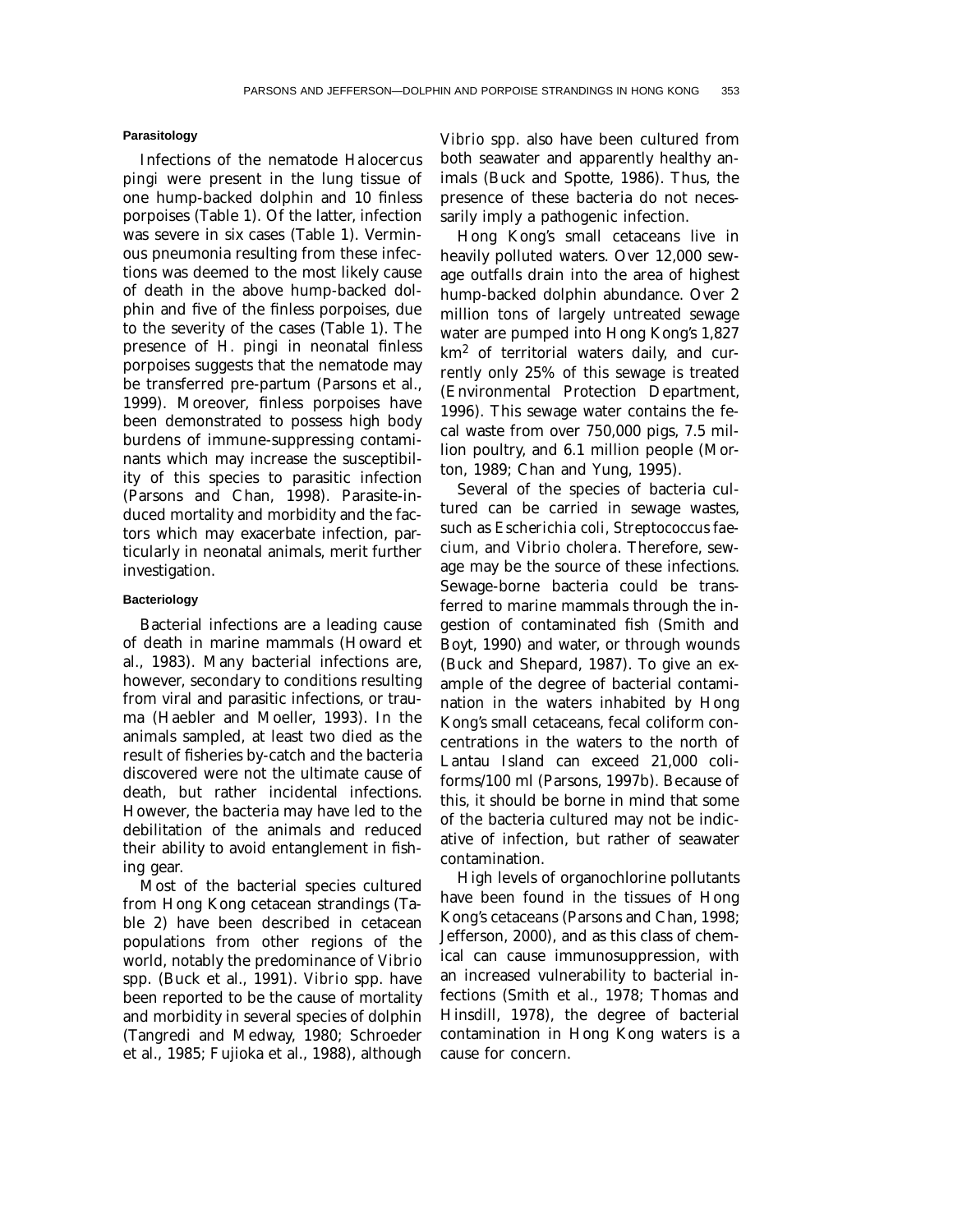#### **CONCLUSIONS**

Cetacean mortalities in Hong Kong as the result of human activities have been recorded since the beginning of official records (Parsons et al., 1995). During the current study, at least 32% of necropsied hump-backed dolphins, 15% of finless porpoises, and 25% of bottlenose dolphins appear to have died as the result of human activities. Of the necropsied hump-backed dolphins, 11% died as the result of boat collisions  $(n = 3)$  and 21% as the result of fishery by-catch  $(n = 6)$ . For finless porpoise mortalities,  $9\%$  ( $n = 3$ ) were attributed to boat collisions and  $6\%$  ( $n = 2$ ) to fishery by-catch. One of the bottlenose dolphin mortalities (25%) was attributed to fishery by-catch.

The number of hump-backed dolphins that occur in Hong Kong is not large (approximately 88–145; Jefferson, 2000), although other animals from the same population inhabit adjacent areas of the Pearl River Estuary (the best estimate of the total population size is around 1,000 animals; Jefferson, 2000). The size of the finless porpoise population is unknown, but appears to number at least 150 animals (Jefferson and Braulik, 1999), and there is no information on bottlenose dolphin population size. The number of deaths attributable to human activities may be significant, when considering the probable size of the local resident populations. Moreover, high concentrations of anthropogenic toxic pollutants have been detected in the tissues of both species of resident cetaceans (Parsons, 1998a; Parsons and Chan, 1998; Jefferson, 2000). The combination of these factors has led to concerns about the long-term viability of Hong Kong's local small cetacean populations (Parsons, 1997a, b; Jefferson and Braulik, 1999; Jefferson, 2000).

Although our knowledge of other causes of mortality and morbidity in these animals is still rudimentary, we do possess enough information to state that at least fisheries and boat traffic appear to be having an effect on Hong Kong's cetaceans. Therefore, as work continues on other causes of death, we recommend the implementation of additional mitigation measures to reduce mortality from these factors and help conserve Hong Kong's resident species.

### **ACKNOWLEDGMENTS**

We wish to thank G. Bossart, J. M. Groff, and L. Simms for conducting the histopathological analyses, R. Overstreet for the identification of the collected parasites, R. Yuen for the bacteriological culturing and R. Kinoshita, I. Beasley, M. Torey, G. Yang, L. Porter, D. Choi, Y. K. Chan, C. C. Lay and several others for their assistance with the performance or the logistics of the necropsies. This project was funded by the Agriculture and Fisheries Department of the Hong Kong SAR Government and was supported by Ocean Park, Hong Kong. This paper was kindly reviewed by J. Baker, S. Clark, B. Curry, P. Jepson, R. Kinoshita, D. Pence, L. Simms and two anonymous reviewers.

#### **LITERATURE CITED**

- BUCK, J. D., AND S. SPOTTE. 1986. The occurrence of potentially pathogenic *Vibrios* in marine mammals. Marine Mammal Science 2: 319–324.
- , AND L. L. SHEPARD. 1987. Clostridium perfringens as the cause of death of a captive Atlantic bottlenosed dolphin (*Tursiops truncatus*). Journal of Wildlife Diseases 23: 488–490.
- , N. A. OVERSTROM, G. W. PATTON, H. F. AN-DERSON, AND J. F. GORZELANY. 1991. Bacteria associated with stranded cetaceans from the northeast USA and southwest Florida Gulf coasts. Diseases of Aquatic Organisms 10: 147– 152.
- CHAN, K. K., AND Y. K. YUNG. 1995. Marine water quality in Hong Kong for 1994. Hong Kong Government Printer, Hong Kong, 121 pp.
- COCKCROFT, V. G. 1991. Incidence of shark bites on Indian Ocean humpbacked dolphins *Sousa plumbea* off Natal, South Africa. *In* Cetaceans and cetacean research in the Indian Ocean sanctuary, S. Leatherwood and G. P. Donovan (eds.). United Nations Environment Program Marine Mammal Technical Report No. 3. United Nations Environment Program, Nairobi, Kenya, pp. 271–276.
- CORKERON, P. J. 1990. Aspects of the behavioral ecology of inshore dolphins *Tursiops truncatus* and *Sousa chinensis* in Moreton Bay, Australia. *In* The bottlenose dolphin, S. Leatherwood and R. R. Reeves (eds.). Academic Press, San Diego, California, pp. 285–293.
- ENVIRONMENTAL PROTECTION DEPARTMENT. 1996.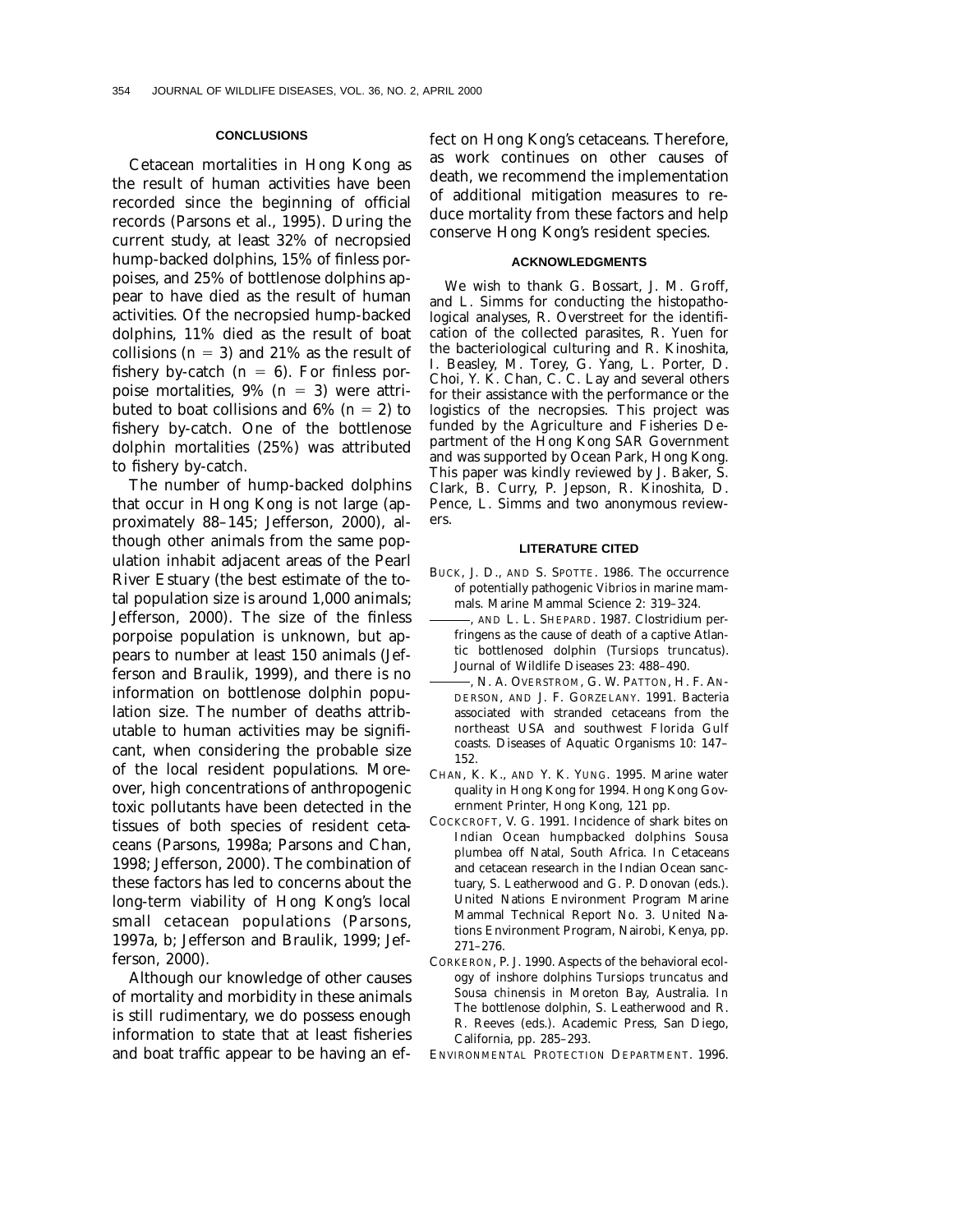Environment Hong Kong 1996. Hong Kong Government Printer, Hong Kong, 225 pp.

- FUJIOKA, R. S., S. B. GRECO, M. B. CATES, AND J. P. SCHROEDER. 1988. *Vibrio damsela* from wounds in bottlenose dolphins *Tursiops truncatus.* Diseases of Aquatic Organisms 4: 1–8.
- GERACI, J. R., AND V. J. LOUNSBURY. 1993. Marine mammals ashore: A field guide for strandings. Texas A&M Sea Grant Publications, Galveston, Texas, 305 pp.
- HAEBLER, R., AND R. B. MOELLER. 1993. Pathobiology of selected marine mammal diseases. *In* Pathobiology of marine and estuarine organisms, J. A. Couch and J. W. Fourine (eds.). CRC Press, Baton Roca, Florida, pp. 217–244.
- HOHN, A. A., AND C. LOCKYER. 1995. Protocol for obtaining age estimates from harbour porpoise teeth. Reports of the International Whaling Commission (Special Issue) 16: 494–496.
- HOWARD, E. B., J. O. BRITT, G. K. MATSUMOTO, R. ITAHARA, AND C. N. NAGANO. 1983. Bacterial diseases. *In* Pathobiology of marine mammal diseases. Vol. 1, E. B. Howard (ed.). CRC Press, Baton Roca, Florida, pp. 70–117.
- HOWLETT, R. 1996. Hong Kong 1996. Hong Kong Government Printer, Hong Kong, 494 pp.
- JEFFERSON, T. A. 2000. Population biology of the Indo-Pacific hump-backed dolphin in Hong Kong waters. Wildlife Monographs: In press.
	- , AND G. T. BRAULIK. 1999. Preliminary report on the ecology of the finless porpoise in Hong Kong waters. IBI Reports 9: 41–54.
- , A. C. MYRICK, AND S. J. CHIVERS. 1994. Small cetacean dissection and sampling: A field guide. National Oceanic and Atmospheric Administration Technical Memorandum NMFS SWFSC 198. NMFS, La Jolla, California, 54 pp.
- KASUYA, T. 1999. Finless porpoise *Neophocaena phocaenoides* (G. Cuvier, 1829). *In* Handbook of marine mammals, Volume 6: The second book of dolphins and the porpoises, S. H. Ridgway and R. Harrison (eds.). Academic Press, San Diego, California, pp. 411–442.
- KENNEY, R. D. 1993. Right whale mortality-a correction and an update. Marine Mammal Science 9: 445–446.
- KRAUS, S. D. 1990. Rates and potential causes of mortality in North Atlantic right whale (*Eubalaena glacialis*). Marine Mammal Science 6: 278– 291.
- KUIKEN, T. (ed.). 1996. Proceedings of the 2nd ECS workshop on cetacean pathology. Diagnosis of by-catch in cetaceans. European Cetacean Society, Saskatoon, Saskatchewan, Canada, 43pp.
- LEATHERWOOD, S., AND T. A. JEFFERSON. 1997. Dolphins and development in Hong Kong: A case study in conflict. IBI Reports 7: 57–69.
- MARTINEAU, D., S. LAIR, S. DEGUISE, AND P. BE-LAND. 1999. Cancer in cetaceans, a potential biomarker of environmental contamination. Reports

of the International Whaling Commission (Special Issue) 17: In Press.

MORTON, B. 1989. Pollution of the coastal waters of Hong Kong. Marine Pollution Bulletin 20: 310– 318.

. 1994. Shark! Marine Pollution Bulletin 28: 62–63.

- MYRICK, A. C., A. A. HOHN, P. A. SLOAN, M. KI-MURA, AND D. D. STANLEY. 1983. Estimating age of spotted and spinner dolphins (*Stenella attenuata* and *Stenella longirostris*) from teeth. National Oceanic and Atmospheric Administration Technical Memorandum NMFS 30, NFMS, La Jolla, California, 17 pp.
- OLIVIERI, V. P. 1982. Bacterial indicators of pollution. *In* Bacterial indicators of pollution, W. O. Pipes (ed.). CRC Press, Baton Roca, Florida. pp. 21– 41.
- PARSONS, E. C. M. 1997a. Hong Kong's cetaceans: The biology, ecology and behaviour of *Sousa chinensis* and *Neophocaena phocaenoides.* Ph.D. Thesis, University of Hong Kong, Hong Kong, 257 pp.
- . 1997b. Sewage pollution in Hong Kong: Implications for the health and conservation of local cetaceans. Final report to Friends of the Earth, Wan Chai, Hong Kong, 42 pp.
- . 1998a. Trace metal pollution in Hong Kong: Implications for the health of Hong Kong's Indo-Pacific hump-backed dolphins (*Sousa chinensis*). Science of the Total Environment 214: 175–184.
- . 1998b. Strandings of small cetaceans in Hong Kong's territorial waters. Journal of the Marine Biological Association of the United Kingdom 78: 1039–1042.
- . 1998c. The behaviour of Hong Kong's resident cetaceans: The Indo-Pacific hump-backed dolphin and the finless porpoise. Aquatic Mammals 24: 91–110.
- , M. L. FELLEY, AND L. J. PORTER. 1995. An annotated checklist of cetaceans recorded from Hong Kong's territorial waters. Asian Marine Biology 12: 79–100.
- , AND H. M. CHAN. 1998. Organochlorines in Indo-Pacific hump-backed dolphins (*Sousa chinensis*) and finless porpoises (*Neophocaena phocaenoides*) from Hong Kong. *In* The marine biology of the South China Sea 3, B. Morton (ed.). Hong Kong University Press, Hong Kong, pp. 423–437.
- , G. F. BOSSART, AND R. E. KINOSHITA. 1999. Postmortem findings in a finless porpoise (*Neophocaena phocaenoides*) calf stranded in Hong Kong. The Veterinary Record 144: 75–76.
- PERRIN, W. E., AND A. C. MYRICK (EDS.). 1980. Age determination of toothed whales and sirenians. Reports of the International Whaling Commission (Special Issue 3), International Whaling Commission, Cambridge, UK, 229 pp.
- ROMER, J. D. 1958. Cetaceans recorded from within